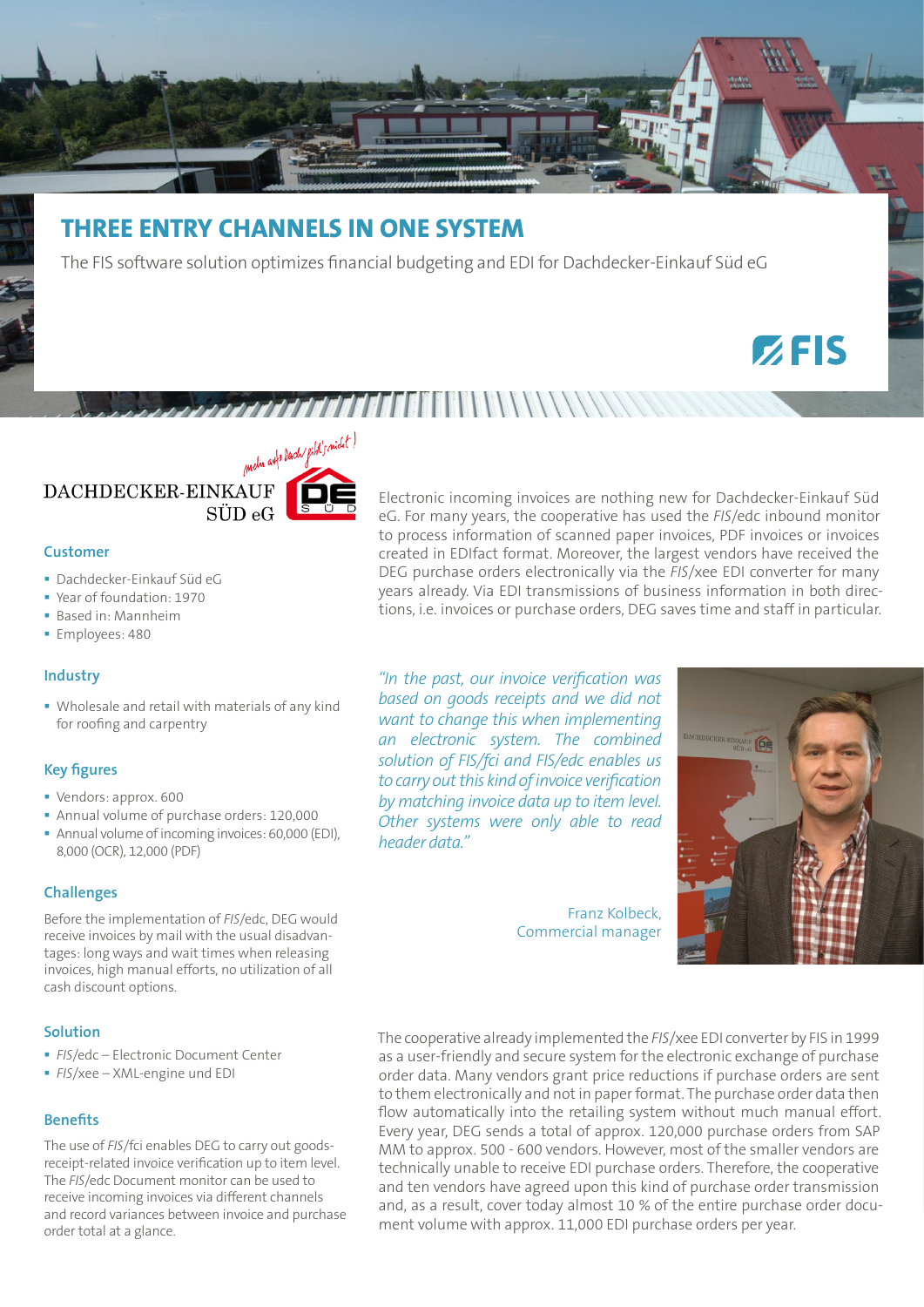"At that time, we had a selection of various EDI converters," explains Dr. Dankward Kurze, IT manager at DEG. "We chose the FIS tool because it can be fully integrated in SAP and administered from the ERP system which other products could not. The value for money of this solution was unrivaled as well."

# **The document monitor by FIS enables goods-receiptrelated invoice verification**

What worked well for DEG purchase orders in the past should be continued for the processing of incoming invoices. Therefore, *FIS*/edc, the document monitor by FIS, was implemented in 2005 and used to receive and process EDI invoices. Since the end of 2011, the cooperative has also scanned all remaining paper invoices, recognized them automatically using the *FIS*/fci invoice reading OCR software and further processed them via *FIS*/edc. "In the past, our invoice verification was based on goods receipts and we did not want to change this when implementing an electronic system," explains Franz Kolbeck, commercial manager at DEG. "The combined solution of *FIS*/fci and *FIS*/edc enables us to carry out this kind of invoice verification by matching invoice data up to item level. Other systems were only able to read header data."

Before the implementation of *FIS*/edc in 2005, DEG would receive invoices by mail with the usual disadvantages: long ways and wait times when releasing invoices, high manual efforts when entering invoice data into SAP, no utilization of all cash discount options. "At that time, everybody relied on document reading," says Dankward Kurze, "which meant the scanning of invoices, reading of invoice data and transfer to the ERP system. Then we would again have had all the paper documents in our company."

#### **Receiving as many EDIfact invoices as possible**

Based on experience with purchase orders, the aim was to convince more and more vendors to send their invoices electronically in the future with striking arguments such as postage savings and little manual efforts. Currently, about 60 % of the invoice documents are received electronically via EDIfact. "There came a time when this was no longer effective since not every business partner uses the converter technology required," says Dankward Kurze. "This is why we started to scan the invoices of vendors who are not able to or do not want to use EDI at the end of 2011 so that they too can be integrated into electronic processing". This includes cost accounting, i.e. FI documents, in particular. With these, DEG started its OCR project since they are all sent to the headquarters anyway where they can be scanned centrally.

By and by, MM invoices are digitized by non-EDI-compliant vendors as well and read via OCR. As a third option, DEG offers its business partners to send FI and MM invoices in PDF

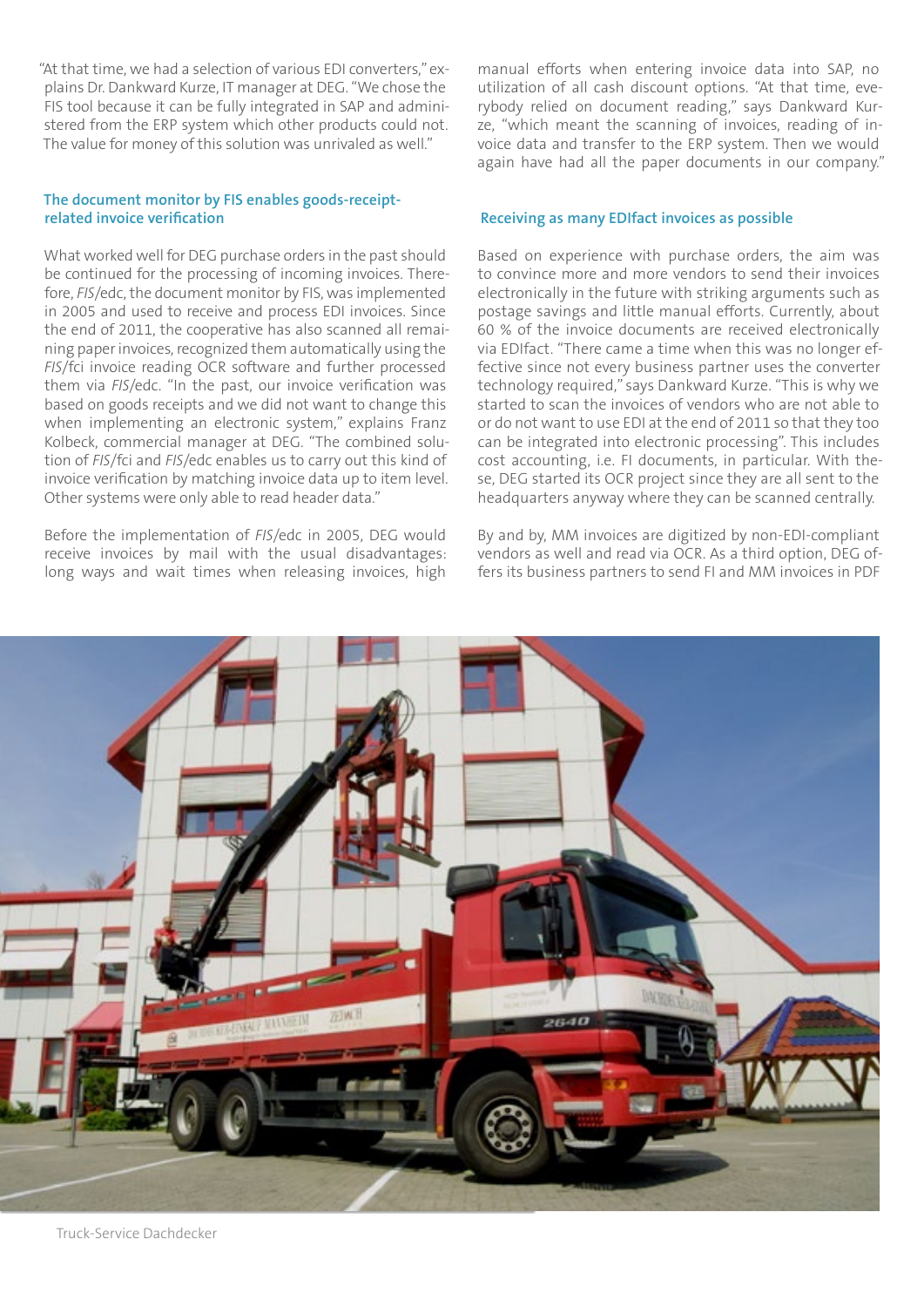

*"At that time, we had a selection of various EDI converters and chose the FIS tool because it can be fully integrated in SAP and administered from the ERP system which other products could not. The value for money of this solution was unrivaled as well."*

Dr. Dankward Kurze, IT manager at DEG

format. This is made possible by the new Law on Simplifying Tax, which became effective in mid-2011. The *FIS*/fci invoice reading software classifies the documents and assigns them to MM invoices once it has recognized a purchase order number. Franz Kolbeck: "We already have some vendors that send MM invoices as PDF documents which we read via *FIS*/fci." Here, the number of vendors grows rapidly since hardly any preparations need to be made.

# **Three entry channels - one display**

The DEG approach is always the same: If the vendor is not EDI-compliant, they might send a PDF invoice. If this is not possible either, the paper invoice will simply be digitized. Today, as a result, DEG is able to receive its incoming invoices via three different channels and all documents will be included in the same *FIS*/edc monitor. There, EDI invoices are automatically displayed as data sheet and PDF and scanned invoices as OCR documents. FIS GmbH made this setting for DEG using an individually programmed add-on.

The *FIS*/edc monitor enables the accounting department to find variances between invoice and purchase order totals at a glance. This happens quite often due to vendor prices that are updated daily, which may result in incorrect invoicing. The purchaser then adjusts the purchase order correspondingly according to the variance displayed in the *FIS*/edc monitor or complains about the invoice and sends a message to the vendor directly from the monitor via fax or e-mail. This message is stored in the monitor and can be displayed at any time using the history function.

The following invoice release workflow is carried out via email within the SAP system. Each of the 50-60 approvers at the Mannheim headquarters and the branch offices is logged on as SAP user and gets a link to the electronic SAP invoice by the accounting department from the *FIS*/edc monitor. They check the invoice via the monitor, might add a comment and, finally, release the invoice.

# **Creation of residual items no longer required for external direct debits**

Today, Franz Kolbeck has a continuous overview of all invoice documents within the company by using the electronic *FIS*/ edc invoice receipt processing software. In the past, the cooperative and all its vendors agreed upon debit memo procedures. This meant that direct debits were often effected long before the corresponding invoice had been updated since invoices were continuously flowing through the company for almost one week before ending up in the accounting department. Consequently, Franz Kolbeck permanently had to build residual items. What is more,vendors do not make item postings but payment advice postings. An advice may sometimes comprise ten pages with 500 individual invoices. In the past, the accounting department had to ask the respective branch office to send this invoice by fax in order to see what is to be debited directly.

Today, every invoice can be viewed immediately after having been imported into the corporate system. As a result, Franz Kolbeck already knows today what the vendor will directly post tomorrow: "*FIS*/edc therefore facilitates our financial requirement planning, i.e. when the debit memo is made, the invoice has already been entered and we no longer have

*"FIS/edc facilitates our financial requirement planning: when the debit memo is made, the invoice has already been entered and we no longer have to post open bank receipts. For us, this is the most important monetary advantage of the FIS solution."*

> Franz Kolbeck (left), Commercial manager